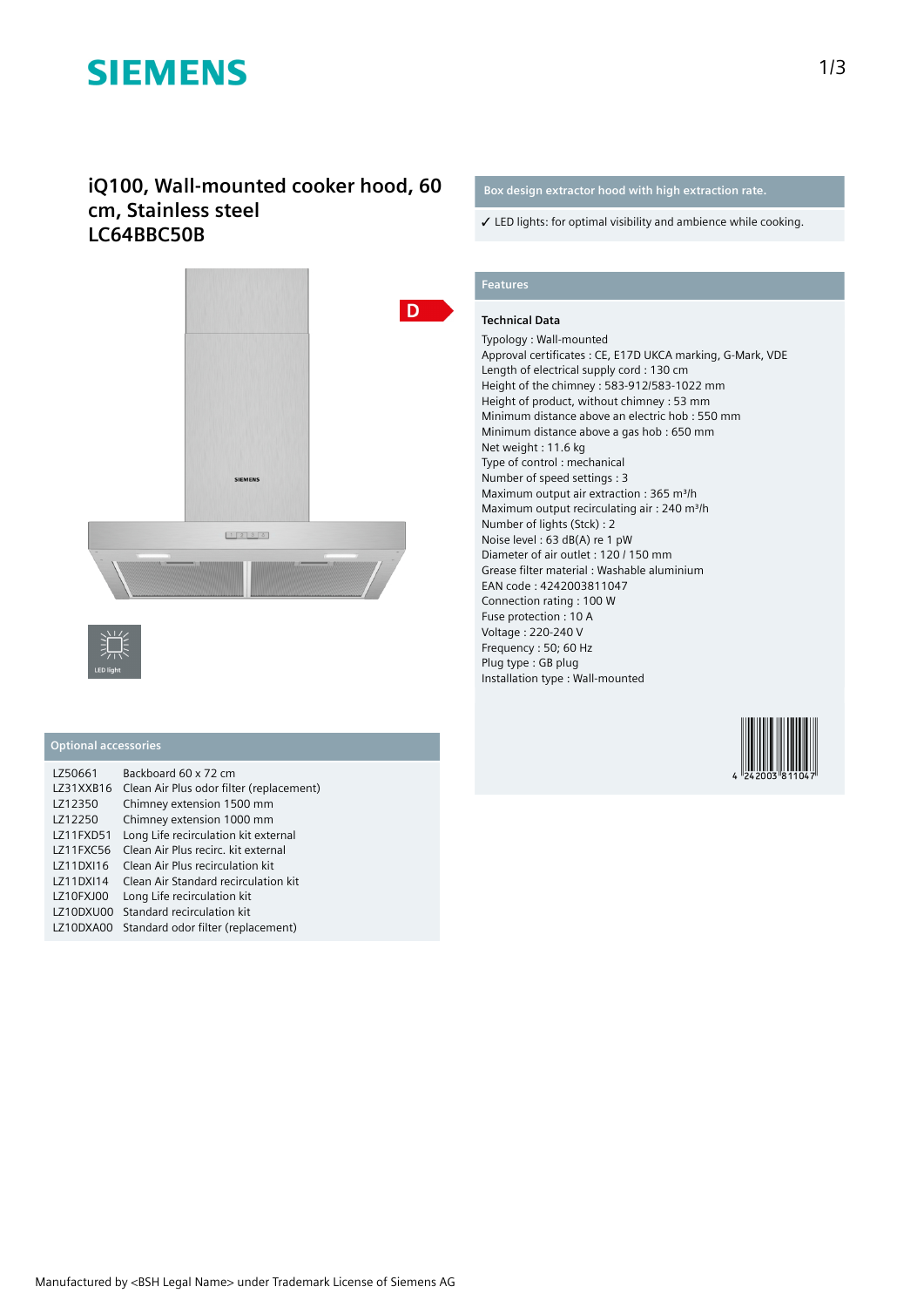## **SIEMENS**

### iQ100, Wall-mounted cooker hood, 60 cm, Stainless steel **LC64BBC50B**

#### **Features**

#### **Key performance features:**

- Energy Efficiency Class: D (at a range of energy efficiency classes from A+++ to D)
- Max. extraction rate: 365 m3/h
- Noise max. Normal Level: Noise, max. speed in normal us: 63 dB dB\*

#### **Features**

- Push button control for extractor speeds and light
- 3 x power levels
- Twin channel high performance fan motor
- 2 x 1.5W LED
- Colour Temperature: 3500 K
- 2 x metal grease filter cassettes
- Installation: wall

#### **Design**

- Chimney hood
- Mechanical

#### Performance/technical information

- Suitable for ducted and re-circulating operation
- For recirculated extraction a recirculating kit or a CleanAir recurculation kit (accessory) is needed
- Maximum extraction rate exhaust air 365 m<sup>3</sup>/h according to EN 61591
- Noise level according to EN 60704-3 and EN 60704-2-13 at max. normal use exhaust air: 63 dB(A) re 1 pW
- Power rating: 100 W
- Light Intensity: 99 lux
- Electrical cable length 1.3 m
- Diameter pipe  $\varnothing$  150 mm ( $\varnothing$  120 mm enclosed)
- Dimensions exhaust air (HxWxD): 635-965 x 600 x 500 mm
- Dimensions recirculating, chimney (HxWxD): 635-1075 x 600 x 500mm
- ●<br>● Dimensions recirculating with CleanAir module (HxWxD):
- $\bullet$  703 x 600 x 500mm mounting with outer chimney
- $\bullet$  833-1163 x 600 x 500 mm mounting with telescopic chimney
- Blower Efficiency Class: E\*
- Lighting Efficiency Class: A\*
- Grease Filtering Efficiency Class: C\*
- Average Energy Consumption: 53.1 kWh/year\*

#### Optional accessories

- Recirculating kit LZ00XXP00
- *\* In accordance with the EU-Regulation No 65/2014*